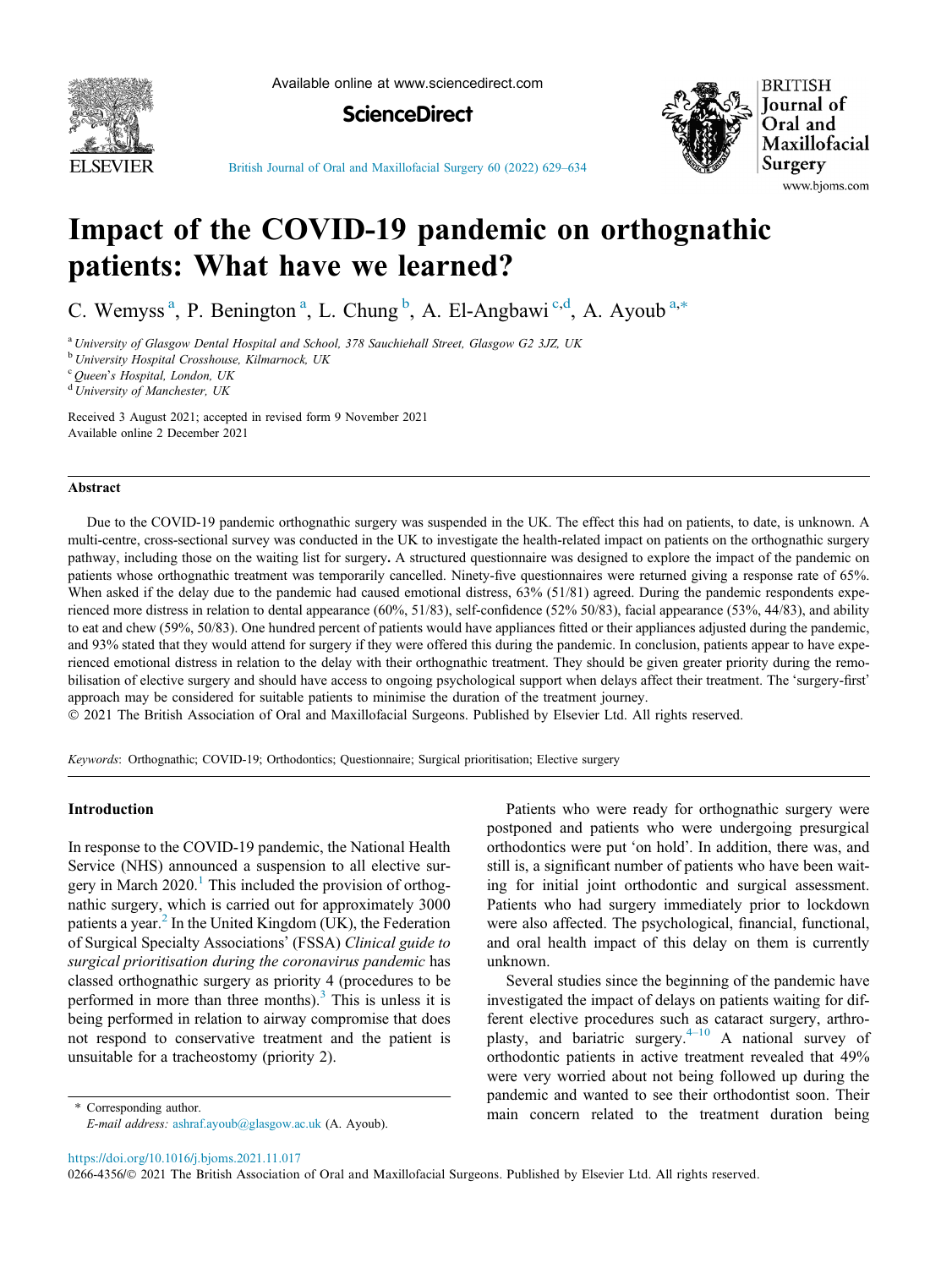extended (73%), followed by worries about 'things that are not supposed to happen' to their teeth.<sup>[11](#page-5-0)</sup>

It has been reported that 38% of orthodontic patients reported mental distress from the impact of the COVID-19 pandemic on their treatment.<sup>[12](#page-5-0)</sup> To our knowledge, no published studies to date have involved patients undergoing combined orthodontics and orthognathic surgery.

The aim of this study, therefore, was to determine the health-related impact of the COVID-19 pandemic on patients undergoing combined orthodontic and orthognathic treatment.

### Method

This was a multicentre, cross-sectional study involving orthognathic centres in Scotland and England. In consultation with several multidisciplinary teams, a questionnaire was designed to explore the impact that the suspension of orthognathic treatment has had on patients. At all units, patients were seen at a multidisciplinary clinic at which a surgeon and orthodontist were present, and they were given an information leaflet explaining the orthognathic treatment pathway.

Approval for the study was granted by the local clinical governance committees at all participating units.

Questionnaires were distributed during the third UK national lockdown, between February and May 2021. The study included patients who had been seen at a joint orthognathic clinic and were waiting for orthodontic treatment to commence, and those who were ready for orthognathic surgery.

Printed anonymised questionnaires were distributed to patients by post with a covering letter explaining the rationale for the study. Questionnaires were deemed invalid if gross deficiencies were noted.

To explore the impact of cancellations or delays in treatment, the questionnaire assessed four main domains: emotional distress, worsening of functional deficits, financial loss, and eagerness to resume treatment. A five-point Likert scale was used, and the respondents were asked to strongly disagree (1), disagree (2), neither agree nor disagree (3), agree (4), or strongly agree (5) with a number of different statements.

In questions that used Likert scales, the Shapiro-Wilk test was used to test for normality and Cronbach's alpha to test for reliability.

#### Results

A total of 146 patients were invited to complete the questionnaire. Ninety-five questionnaires were completed in total giving a response rate of 65%. Two questionnaires with gross deficiencies were discarded. Not all the respondents completed all the questions.

Ninety-seven percent (84/87) of respondents felt that there had been a delay in their treatment. Dental appearance (67%, 62/93) and self-confidence (66%, 61/93) were the main reasons why they had sought orthognathic treatment, followed by facial appearance (59%, 55/93) and the ability to eat and chew (60%, 56/93). Cronbach's alpha was 0.840 for questions asking if the pandemic had caused emotional distress and 0.832 for questions asking if the reasons for seeking treatment had worsened during the pandemic. This shows excellent reliability, as values were more than 0.7.

For all Likert-style questions the Shapiro Wilk test confirmed that data were not normally distributed ( $p < 0.001$ ). When asked if the delay due to the pandemic had caused emotional distress, 63% (51/81) agreed (Fig. 1). During the pandemic, respondents experienced more distress in relation to dental appearance (60%, 51/83), self-confidence (52%



Fig. 1. The delay to my treatment due to cancellations or postponements during the COVID-19 pandemic has caused me emotional distress (1 – strongly disagree; 2 – disagree; 3 – neither agree nor disagree; 4 – agree; 5 – strongly agree).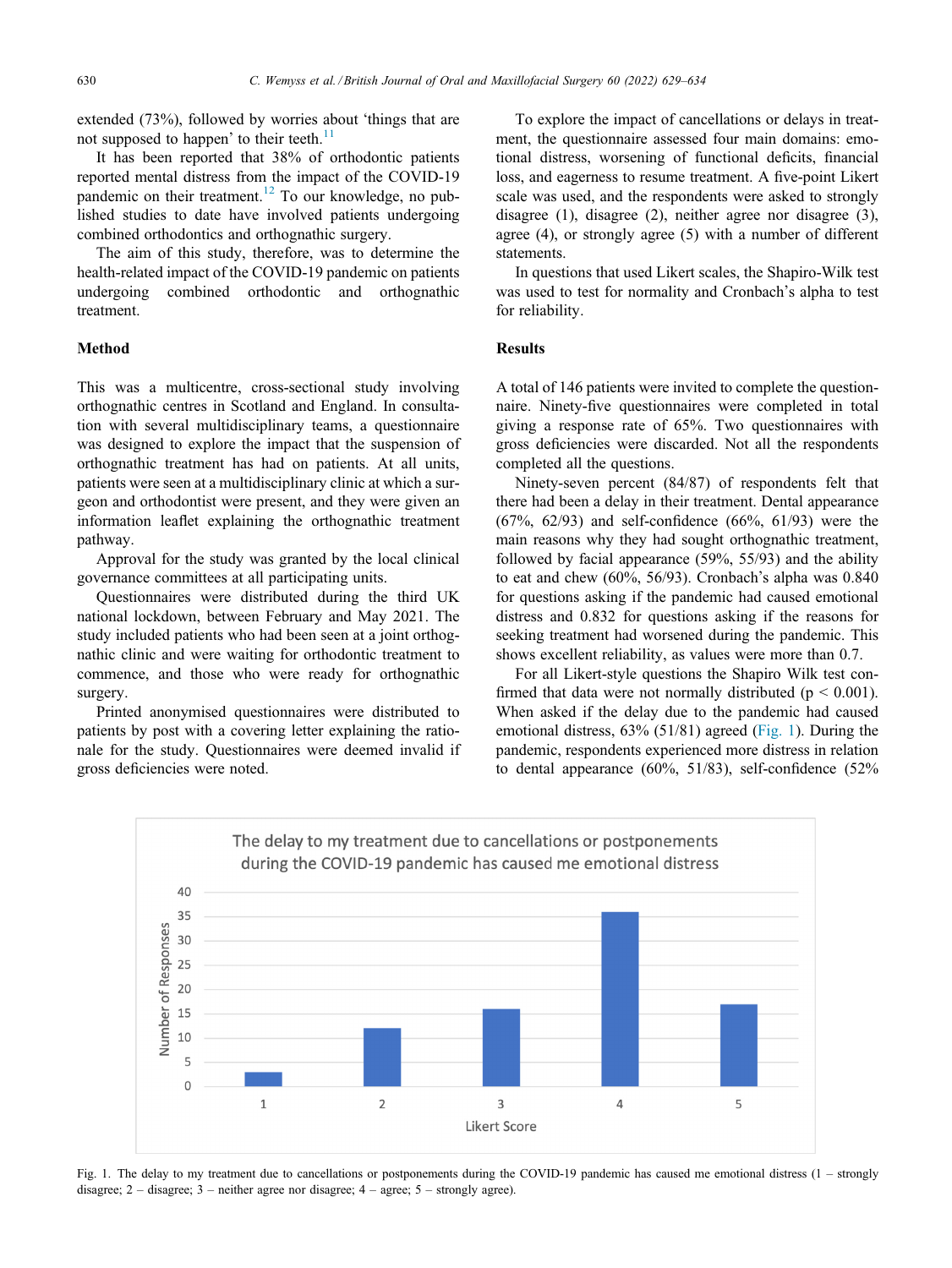50/83), facial appearance (53%, 44/83) and ability to eat and chew (59%, 50/83).

When asked if anything had worsened during the pandemic, 55% (45/82) agreed that their self-confidence had worsened (Fig. 2). In all other factors (dental appearance, facial appearance, ability to eat and chew, and ability to breathe and speak) less than 50% of patients agreed that they had worsened.

Of the 50 patients in pre-surgical orthodontics, 68% (34/50) had been in fixed appliances for over two years. Of the 23 waiting to start pre-surgical orthodontics, 58% (14/24) had been waiting between 12 and 18 months to have appliances fitted.

One hundred percent of patients agreed that they would have appliances fitted or adjusted during the pandemic, and 93% said they would attend for surgery if this was offered. Forty-six percent of patients (18/39) on the surgical waiting list had been waiting 12 or more months, and 31% of them had been given a date that had been cancelled at the beginning of the pandemic. The effect of the delay on their facial and dental appearance was the biggest worry for patients on the surgical waiting list, followed by the effect of prolonged orthodontics on appearance and oral health ([Fig. 3\)](#page-3-0). Very few were worried about contracting COVID-19 in hospital, and only six of the 42 patients on the surgical waiting list were worried about the financial effects of delay on their treatment.

#### Discussion

To the best of the authors' knowledge, this is the first study to assess the impact of COVID-19 on patients undergoing orthognathic treatment. The aims were to evaluate the impact of the pandemic on this group and find out if the measures put in place to manage them were considered adequate.

Patients overwhelmingly experienced more emotional distress because of the delays in their treatment. They also generally agreed that they experienced more distress with regard to self-confidence, facial appearance, dental appearance, chewing, and eating. Many of them were seen on, or at least offered, a video consultation during the pandemic. Our data, however, suggest that more needs to be done for them.

Even though most patients in this study were routinely screened by a psychologist prior to embarking on orthognathic treatment, there was no provision for psychological support during the pandemic. The offer of a video consultation was limited to patients whose date for surgery had been cancelled due to COVID-19. The purpose of these appointments was to inform the patients about the cancellation, and was not designed or intended to provide psychological support or stress management. A lesson learned is that it may have been beneficial to have provided a comprehensive, multidisciplinary video consultation in the presence of a clinical psychologist for all patients affected by delays to their treatment.

Our results suggest that continued psychological support would have been beneficial, and that this should be the ideal standard of care during a pandemic. It could even be considered for patients who have a significant wait for surgery in non-pandemic times. Prior to COVID-19, long waiting lists were commonplace within the NHS and this study highlights the effects that delays and cancellations in general have on patients waiting for orthognathic surgery.

The high level of emotional distress reported by this group of patients provides an argument that they should be given greater priority in the remobilisation of elective surgery. Most orthognathic surgery, under the Federation of Surgical Specialty Associations' (FSSA) Clinical guide to surgical prioritisation during the coronavirus pandemic



Fig. 2. I feel that my self-confidence has worsened or deteriorated during the COVID-19 pandemic (1 – strongly disagree; 2 – disagree; 3 – neither agree nor disagree;  $4 - \text{agree}$ ;  $5 - \text{strongly agree}$ ).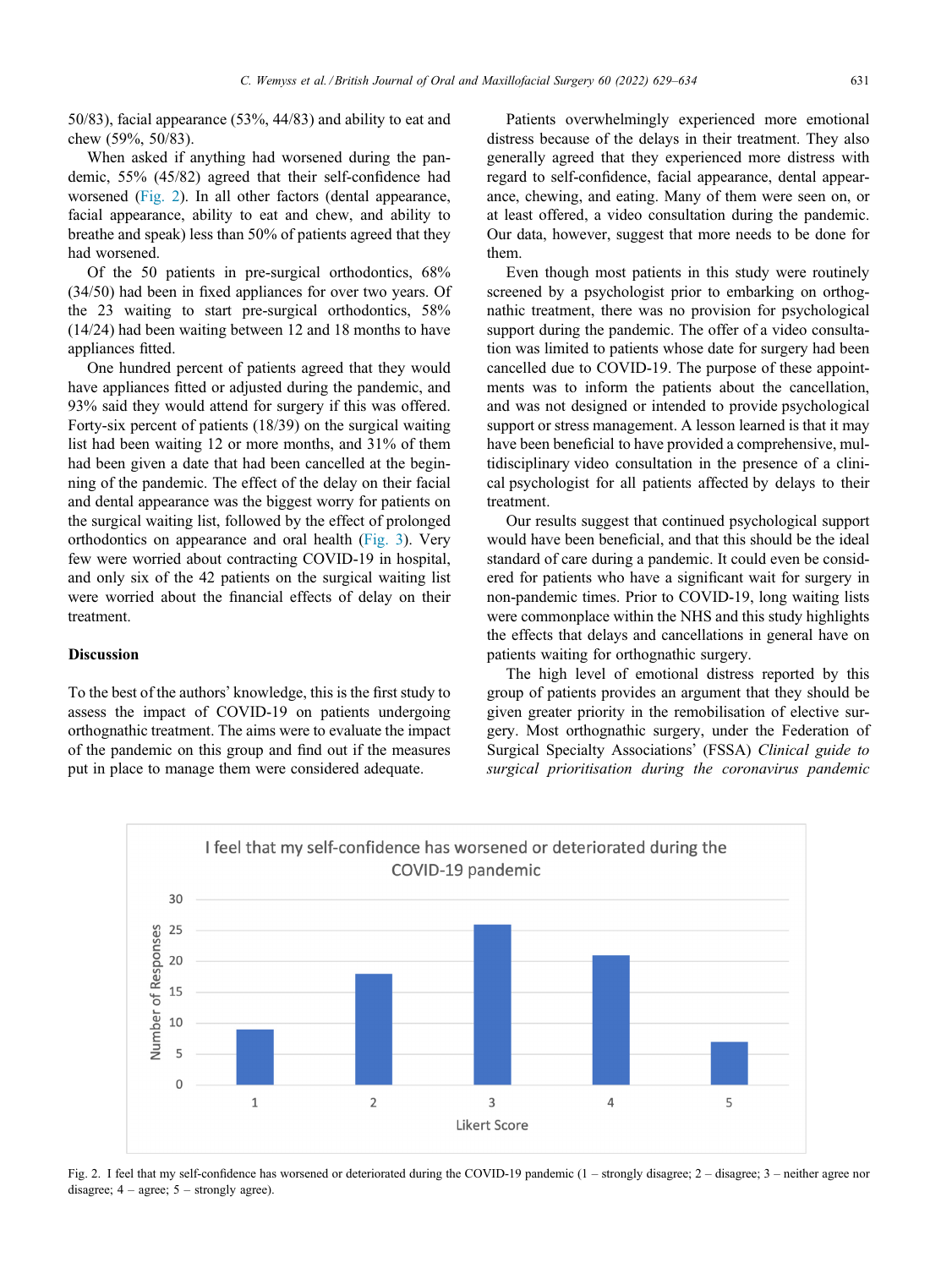<span id="page-3-0"></span>

Fig. 3. Respondents' biggest worries regarding treatment. Respondents were asked to select all that worried them.

has been classed as priority 4 (procedures to be performed in more than three months).<sup>[3](#page-5-0)</sup> There are hundreds of different elective surgical procedures and perhaps more detailed sub-prioritisation should be considered for this group, due to the significant psychological impact of dentofacial deformity. Studies have shown that patients who are psychologically distressed before orthognathic surgery have a more complicated postoperative recovery.<sup>[13](#page-5-0)</sup> A combination of the distress caused by delays and cancellations, as well as the distress commonly seen in the preoperative phase of treatment, should be a real cause for concern.

Cataract surgery (CS) is one of the most common elective procedures in the NHS. A UK survey of patients on a waiting list for this, carried out between May and June 2020, showed that 64% of patients agreed that their eyesight was reducing their quality of life, and 70% were prepared to attend hospital within one month for surgery. $4$  Conversely, 27% of the patients were prepared to wait until cases of COVID-19 had reduced or a vaccine was available. Another crosssectional study of a CS waiting list showed that over 80% of patients were willing to attend hospital during the pan-demic for surgery.<sup>[5](#page-5-0)</sup> In our study,  $93\%$  of orthognathic patients were willing to attend hospital for surgery during the pandemic, and 100% were willing to have braces fitted and appliances adjusted. There was a clear desire therefore for patients to continue their treatment. Our study does not support the anecdotal misconception that patients with dentofacial deformities are likely to reverse their decision to undergo orthognathic treatment due to the circumstances of the pandemic.

Delays and long waiting lists cause distress and frustration. Combined orthodontic and orthognathic treatment is already a long journey for patients, with the British Orthodontic Society suggesting a typical treatment duration of  $24 - 36$  months.<sup>[14](#page-5-0)</sup> When this is further increased by events such as a pandemic, close monitoring and counselling of patients is highly recommended. In addition, consideration should be given to modifying the treatment pathway (where possible) to reduce its duration and minimise its negative impact on patients. There is evidence to suggest that the 'surgery-first' approach significantly reduces treatment time and psychological stress when compared with the 'orthodontics-first' approach, $15-17$  $15-17$  which may be due to the exaggerating effect of pre-surgical orthodontic decompensation on facial disharmony and malocclusion. Delays in the treatment pathway, including lengthy surgical waiting lists, even under normal conditions, will only compound the unfavourable psychological effects of pre-surgical orthodontics. It could therefore be argued that the surgery-first approach is beneficial for suitable patients, as it bypasses this phase, reduces the wait for surgery, and simplifies the treatment journey. In addition, concern with the risks associated with 'the effect of prolonged orthodontics on my oral health' was found to be the second greatest concern of patients on the waiting list for orthognathic surgery in our study. However, we acknowledge that the surgery-first approach may not be suitable for all cases of malocclusion and skeletal deformity, and should be considered as deemed appropriate.

We acknowledge the limited NHS resources that were available to support patients during the pandemic. We would, however, like to shed some light on this particular group who unfortunately were disadvantaged and had no clear pathway to help them cope with the consequences of their dentofacial deformities and the ongoing uncertainty of when the surgical service would resume. Other specialties may have been affected in a similar way, and evaluation of the impact of COVID-19 should be considered by them separately as appropriate, but this was beyond the scope of our study.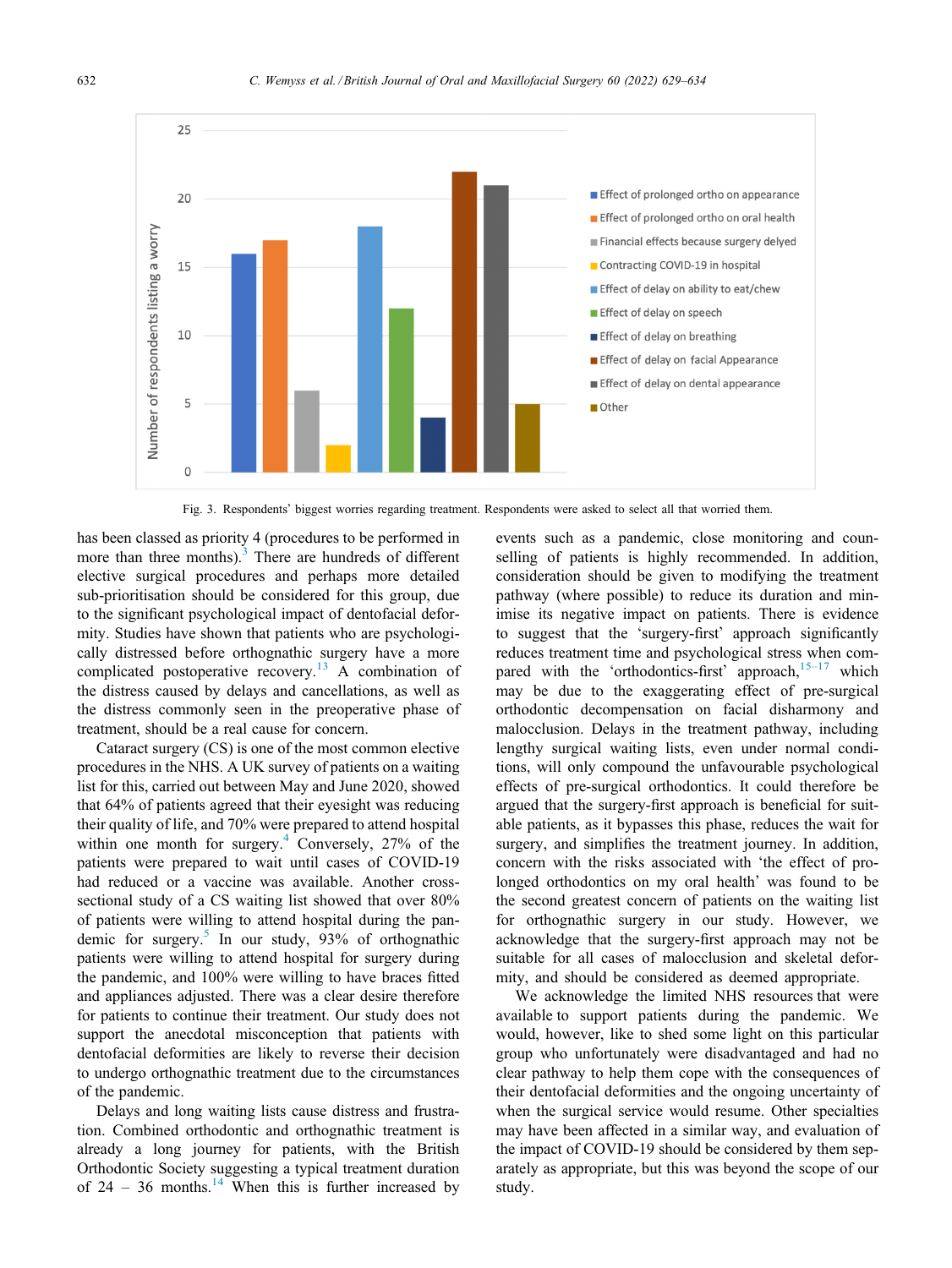<span id="page-4-0"></span>We would like to highlight the fact that the impact of the pandemic on orthognathic patients is likely to be more profound than it is on some other groups of patients due to the fact that presurgical orthodontic treatment (dental decompensation) tends to increase facial dysmorphology. Perhaps the fact that pre-surgical orthodontics exaggerates undesirable pretreatment dentofacial features justifies a greater degree of emotional distress. This is because the treatment has made them worse, and having to cope with an even longer duration of time in that state may lead to heightened concerns compared with other patients who may be physically distressed due to a chronic condition.

In the event of a future pandemic, should all routine orthognathic surgery cases be allocated to 'Category 4' or, based on psychological assessment, should more consideration be given to operating on those whose quality of life is significantly affected by their dentofacial deformity? Obviously, this would depend partly on the transmissibility and severity of the infectious disease and the consequent demands on NHS facilities.

In a case series looking at 59 patients, who had orthognathic surgery between June and November 2020 in one unit in the UK, no patients had been diagnosed with COVID-19 preoperatively and none had contracted it 30 days postoper-atively.<sup>[18](#page-5-0)</sup> At this time there was no approved vaccine in use, and preoperative testing, isolation, and infection-control procedures were the only precautions utilised. The masks used initially were FFP3, but these were downgraded to fluidresistant masks in response to changes in government guidelines. Orthognathic patients tend to be younger and physiologically fitter (ASA I and II) compared with other groups of patients waiting for elective surgery. It could therefore be argued that they are a relatively safe cohort to treat during the current COVID-19 pandemic and potentially during a similar future pandemic. $19$ 

In summary, this study has highlighted several aspects relating to the orthognathic pathway that need to be addressed, and has drawn attention to the following lessons learned. Firstly, a proactive, structured support mechanism should be in place to deal with distress secondary to surgical cancellation. Secondly, the awareness of NHS authorities should be raised with respect to this group of patients and their level of distress resulting from delays to their treatment. Finally, clinicians and management should be prepared for future events that may lead to the suspension of this type of elective surgery due to pandemics or healthrelated crises. A psychology-based support programme should be in place and ready to implement, and a structured multidisciplinary video consultation should be provided for patients. We recommend the full engagement of staff to identify alternative solutions of working to provide orthognathic surgery amidst pandemics, rather than a reactionary attitude of closing down the service, which as an easier solution in the short term. When another pandemic strikes, we ought to be better prepared.

The authors appreciate the limitations of this study. Unfortunately, there does not appear to be a universally accepted index to measure emotional distress in patients waiting for surgery, and the orthognathic quality of life questionnaire may not be sensitive enough for this purpose. We also agree that the sample was heterogeneous, as the cancellations due to the COVID-19 pandemic affected various groups of patients. Some were in orthodontic braces, while others were awaiting a date for surgery, with or without braces. Subdividing the sample into multiple subgroups based on their stage on the orthognathic pathway would have required a much larger sample.

The response rate to the questionnaire was satisfactory and compares favourably with previous studies. It is possible that the patients who responded may have been those experiencing the most distress due to the delays to their treatment, and this could have skewed the results. In addition, some patients may have decided not to pursue orthognathic treatment during the pandemic, and thus did not complete the questionnaire. We have no objective evidence to prove or disprove that they were more or less nervous than the respondents. In this study, affirmative statements were used with Likert scales. This could have potentially led patients to agree more readily with the statements presented.

In conclusion, patients report that they have experienced emotional distress in relation to the delay with their orthognathic treatment. The authors suggest that they could be given higher priority during the remobilisation of elective surgery. It is also recommended that patients have access to ongoing psychological support during periods of delay in their treatment, whatever the cause. In suitable patients the surgery-first approach provides a method of potentially eliminating the often unfavourable effects of presurgical orthodontics, particularly in class III cases, and may improve the patient's treatment journey.

## $\mathbf{P}^{\text{max}}$  of computation of  $\mathbf{P}^{\text{max}}$

The authors declare that they have no known competing financial interests or personal relationships that could have appeared to influence the work reported in this paper.

#### Acknowledgements

The authors would like to thank the following individuals for their help during this study: Jill White, Haris Ahmed Batley, Aileen Smith, Stephanie Nelson, Tricia Stuart, Marry Kate Kearney, Elena Pappa, and Lorna Murphy.

#### Ethics statement/confirmation of patients' permission

Local approval for this retrospective study was obtained. No identifiable information was included.

#### References

1. Scottish Government. Coronavirus (COVID – 19) update: First Minister's speech; 30 March 2020. Available from URL: [https://](https://www.gov.scot/publications/first-minister-covid-19-update-6/)